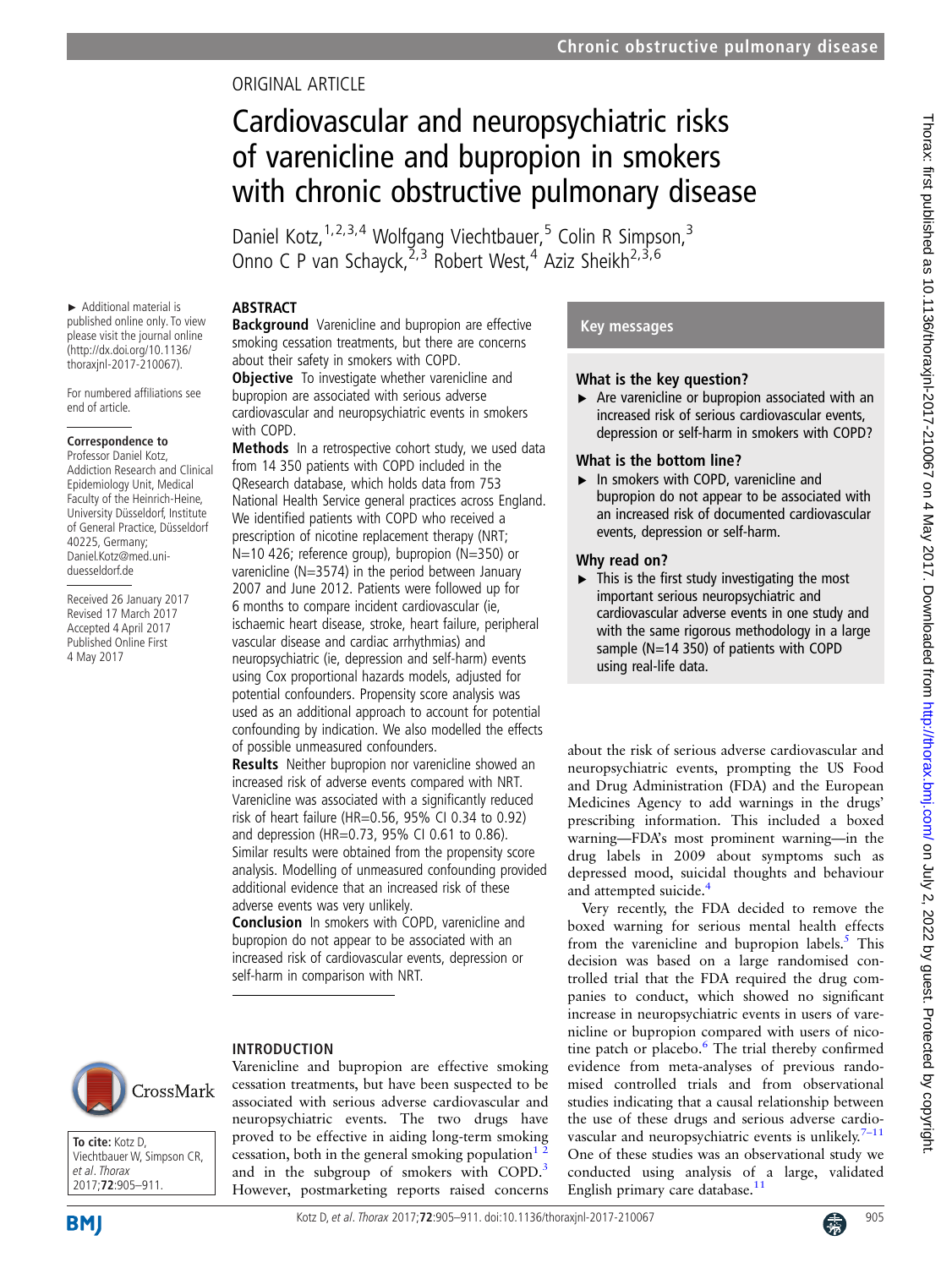# **Chronic obstructive pulmonary disease**

Although there is now good evidence about the safety of varenicline and bupropion in the general smoking population, it is important to assess specifically whether these drugs are associated with serious adverse events in diseased subgroups, particularly in smokers with COPD who are already, by virtue of their diagnosis, at increased risk of cardiovascular and neuropsychiatric events.[12](#page-6-0) Tobacco smoking is the most important risk factor for the development and progression of COPD,[13 14](#page-6-0) and smoking cessation is the only treatment with proven effectiveness to reduce the accelerated decline in lung function.<sup>13</sup> <sup>14</sup> It also affects other outcomes positively—for example, the response to treatment with bronchodilators and inhaled corticosteroids. $14$  International guidelines therefore recommend that smokers with COPD should be assisted during their attempt to quit with a combination of pharmacotherapy and behavioural support.<sup>[13 15](#page-6-0)</sup> In UK and German primary care, varenicline is the preferred pharmacotherapy in smokers with COPD.<sup>16</sup> <sup>17</sup>

In our previous study, $11$  we showed that varenicline and bupropion were not associated with an increased risk of serious adverse cardiovascular and neuropsychiatric events in the general smoking population. The aim of this study, as detailed in our a priori published study protocol, $18$  was to investigate the safety of the two drugs in the subgroup of smokers with COPD.

#### **METHODS**

We conducted a national, retrospective cohort study using the QResearch database (V.36, upload 31 July 2013), which holds anonymised health records of over 13 million patients from 753 National Health Service general practices from across England (<http://www.qresearch.org>). QResearch has been used for various studies of the incidence and risk of neuropsychiatric and cardiovascular events—in particular, our previous study on the safety of varenicline and bupropion in the general smoking population.<sup>[11](#page-6-0)</sup> We have now used this database to investigate the risk of the two drugs in the subgroup of smokers with COPD—a specific aim we described earlier in our study protocol.<sup>[18](#page-6-0)</sup> That protocol provides a detailed description of our analysis plan, and here we present below an overview of our methods. The only deviation from our published plan is that we could not perform an instrumental variable analysis because we were unable to identify a valid instrumental variable and instead, we undertook additional analyses (ie, modelling) to assess the impact of any potential unmeasured confounding. The use of this particular method was also prompted by concerns recently raised by the FDA in relation to evidence from previous observational studies on the safety of varenicline.<sup>[19](#page-6-0)</sup>

#### Inclusion and exclusion criteria

We studied adult patients with recorded COPD who received prescriptions for varenicline, bupropion or nicotine replacement therapy (NRT) between 1 January 2007 and 30 June 2012. COPD was defined by appropriate Read codes (a clinical coding system used by general practitioners in the UK; see Kotz *et al*<sup>18</sup>. Patients aged <35 years and with no recording of spir-ometry or Medical Research Council dyspnoea score<sup>[20](#page-6-0)</sup> were excluded (14.0% of all patients with recorded COPD). The date of first prescription of one of these drugs defined the individual's entry date to the cohort. Patients were excluded if they had used one of the drugs during 12 months before the start date of the study or if they had received a prescription of a combination of these drugs during the follow-up period.

#### Exposure measures

Patients were categorised into three exposure groups: (1) varenicline alone, (2) bupropion alone or (3) nicotine replacement therapy (NRT) alone, based on the drug they were first prescribed. We used NRT as a reference group to reduce the risk of confounding by indication<sup>[18](#page-6-0)</sup> and because it is presumed by regulators not to carry serious risks. In the UK, all three drugs are licensed only for use to aid smoking cessation.<sup>[21](#page-6-0)</sup> Start of follow-up began for each patient on the date of the first prescription and ended after 6 months' follow-up or when reaching the specific event of interest (see below). Patients who were lost to follow-up because they left the practice or died were censored on that date.

#### Outcome measures

We separately considered major incident neuropsychiatric and cardiovascular events that occurred during 6 months of follow-up for which a potential association with varenicline use has been suggested.<sup>10 22 23</sup> The cardiovascular events of interest were ischaemic heart disease, stroke, heart failure, peripheral vascular disease and cardiac arrhythmias. The neuropsychiatric outcomes of interest were depression and fatal or non-fatal selfharm. A follow-up period of 6 months covers the treatment duration of the drugs (typically 12 weeks) as well as an extended period after termination of treatment, in which many of the spontaneously reported adverse events occurred and where the excess in cardiovascular events was found in meta-analyses of clinical trials. As a secondary outcome, we assessed the occurrence of these events during the first 3 months of follow-up.

#### Confounding factors

The following variables, measured at or before the patient's entry date to the cohort, were included in the analyses as potential confounders: age, sex, socioeconomic status (measured using the Townsend Index<sup>24</sup>), Medical Research Council dys-pnoea score,<sup>[20](#page-6-0)</sup> Strategic Health Authority of the general prac-tice, relevant comorbidities from the Charlson Index<sup>[25](#page-6-0)</sup> (ie, diabetes, peptic ulcer disease, renal disease, rheumatological disease or cancer) and alcohol misuse. In addition, any recordings of the neuropsychiatric and cardiovascular events of interest that occurred before the patient's entry date to the cohort were also included.

#### Statistical analyses

We used Cox proportional hazards regression models to assess the association between exposure group and each of the above mentioned events, adjusted for all measured potential confounders (see above). All variables were entered as binary variables into the models except for the continuous variables age and socioeconomic status. We also used a propensity score analysis with trimming and matching to account for potential confounding by indication (the methodological details of this analysis have been reported in our study protocol<sup>18</sup>). In addition, we used an approach described by Lin et  $al^{26}$  $al^{26}$  $al^{26}$  to model the effects of any potential unmeasured confounding. For this purpose, we adjusted the HRs and 95% CIs in users of varenicline versus NRT for each of the events for a hypothetical, unmeasured, binary confounder with a HR of 3 and various combinations of prevalence among the two exposure groups.

All analyses were undertaken in R (V.3.0.2 or later). We provide the codes used in R as online [supplementary material](http://dx.doi.org/10.1136/thoraxjnl-2017-210067) [text E1.](http://dx.doi.org/10.1136/thoraxjnl-2017-210067) All statistical tests were two-sided with p<0.05 indicating significance.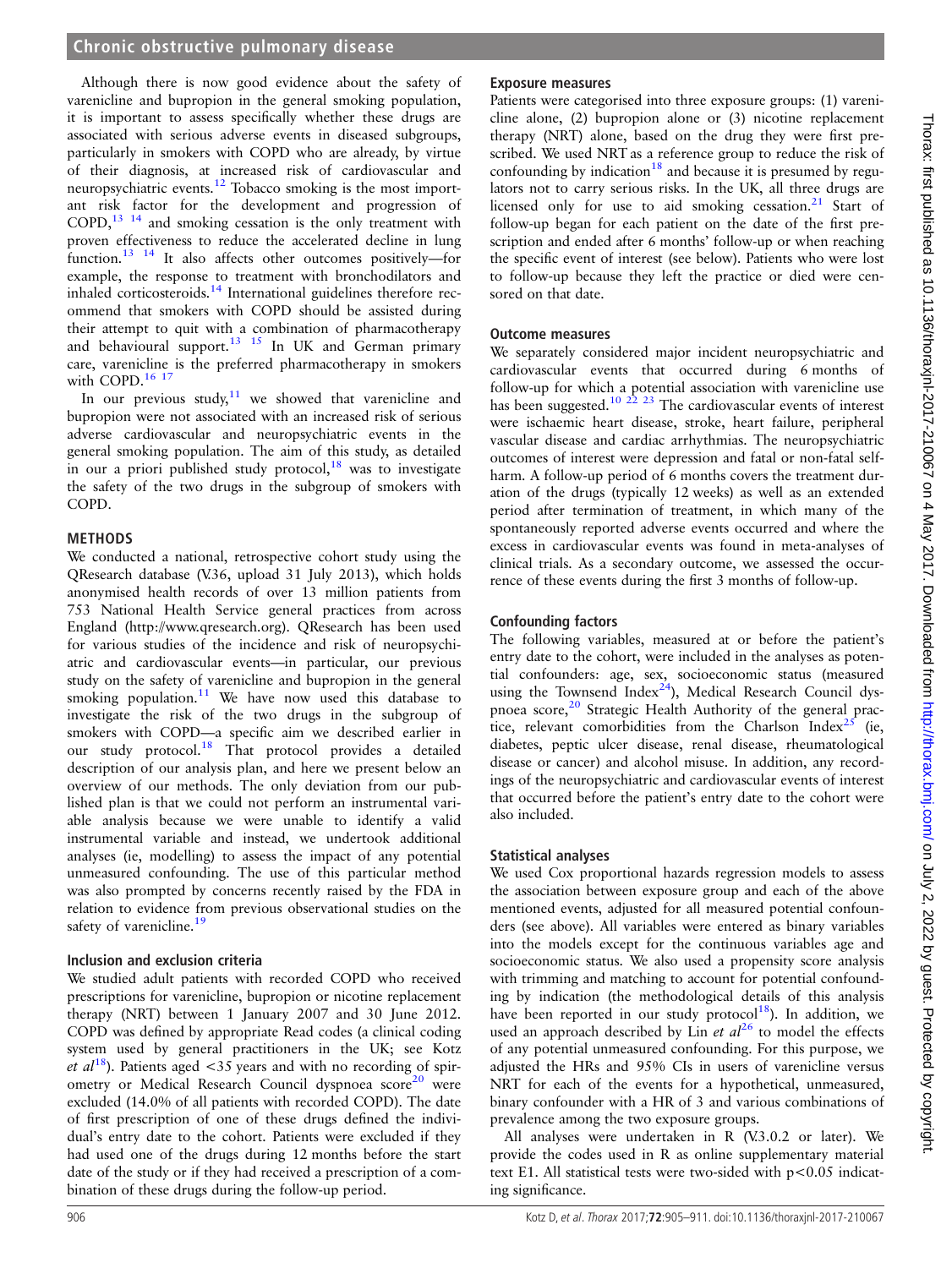# Ethical considerations

This study involved the analysis of anonymised, routinely collected data. Our protocol was independently peer reviewed by the QResearch Scientific Board and satisfied the requirements of the Trent research ethics committee.

# **RESULTS**

A total of 14 350 patients with COPD were included in the analyses: 10 426 users of NRT, 350 users of bupropion and 3574 users of varenicline (figure 1). This subgroup of smokers with COPD from the database were older, more deprived and showed higher prevalence rates of comorbid diseases, including the cardiovascular and neuropsychiatric diseases of interest, than the subgroup of smokers without COPD ([table 1\)](#page-3-0).

Patients with COPD who used NRT were older, had more severe dyspnoea and showed higher prevalence rates of comorbid diseases than users of bupropion and varenicline



([table 2](#page-3-0)). The highest incidence rates of events were found for depression and ischaemic heart disease [\(table 3,](#page-4-0) see online [supplementary figures E1](http://dx.doi.org/10.1136/thoraxjnl-2017-210067)–7).

# Cox proportional hazards regression analyses

Neither bupropion nor varenicline showed an increased risk of any cardiovascular or neuropsychiatric event compared with NRT [\(table 3](#page-4-0)). The estimated HR were  $\lt 1$  in users of bupropion and varenicline relative to NRT users—indicating no increased risk—for stroke, heart failure, peripheral vascular disease, arrhythmia, depression or self-harm. Only for ischaemic heart disease, the HR was  $>1$  in users of bupropion and varenicline, but this difference was not statistically significant (for varenicline, the HR was only minimally higher than 1 and the CI was large: HR=1.02, 95% CI 0.83 to 1.24). Rather, varenicline was associated with a significantly reduced risk of heart failure  $(HR=0.56, 95\% \text{ CI } 0.34 \text{ to } 0.92)$  and depression  $(HR=0.73, 1.56)$ 95% CI 0.61 to 0.86).

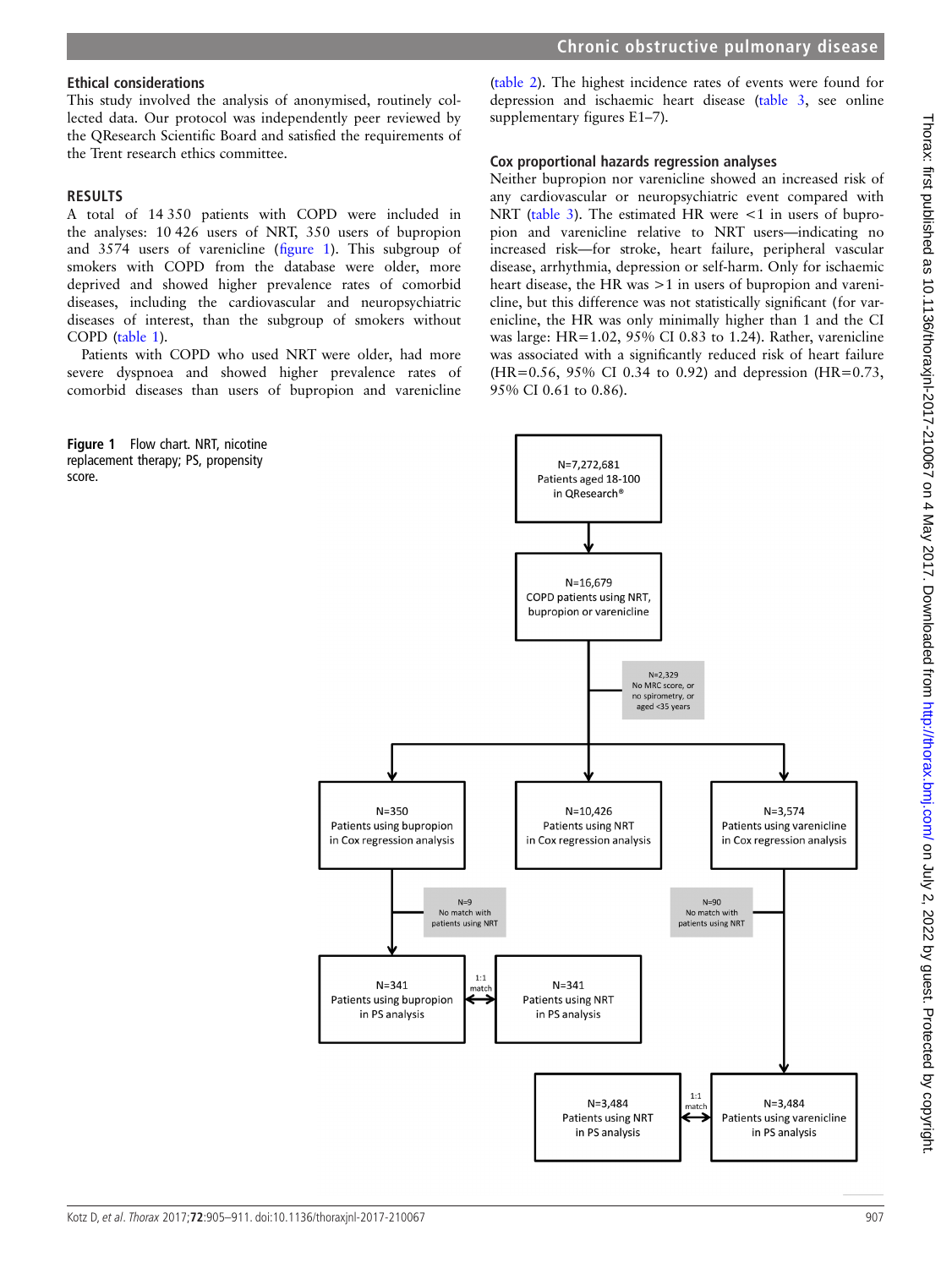<span id="page-3-0"></span>

| <b>Table 1</b> Characteristics of the subgroups of patients with (current |
|---------------------------------------------------------------------------|
| study population) and without COPD at entry date to the cohort            |

| <b>Characteristics</b>            | <b>COPD</b><br>$(N=14350)$ | <b>No COPD</b><br>$(N=150 416)$ |
|-----------------------------------|----------------------------|---------------------------------|
| Age, mean (SD)                    | 54.70 (9.59)               | 38.15 (12.31)                   |
| Female sex                        | 7377 (51.41)               | 75 826 (50.41)                  |
| Socioeconomic status*, mean (SD)  | 3.25(1.35)                 | 3.09(1.35)                      |
| <b>Diabetes</b>                   | 1508 (10.51)               | 8647 (5.75)                     |
| Peptic ulcer disease              | 1078 (7.51)                | 3635 (2.42)                     |
| Renal disease                     | 1227 (8.55)                | 5018 (3.34)                     |
| Rheumatological disease           | 888 (6.19)                 | 3278 (2.18)                     |
| Cancer                            | 1249 (8.70)                | 4670 (3.10)                     |
| Alcohol misuse                    | 1431 (9.97)                | 10 535 (7.00)                   |
| Prior ischaemic heart disease     | 2018 (14.06)               | 6046 (4.02)                     |
| Prior stroke                      | 1073 (7.48)                | 3353 (2.23)                     |
| Prior heart failure               | 388 (2.70)                 | 671 (0.45)                      |
| Prior peripheral vascular disease | 531 (3.70)                 | 1277 (0.85)                     |
| Prior arrhythmia                  | 742 (5.17)                 | 2337 (1.55)                     |
| Prior depression                  | 5545 (38.65)               | 53 167 (35.35)                  |
| Prior self-harm                   | 1563 (10.89)               | 15 711 (10.45)                  |

Data are presented as N (percentage within drug group) unless stated otherwise.<br>\*Townsend Index: 1 (lowest) to 5 (highest level of deprivation).<sup>[24](#page-6-0)</sup>

Table 2 Characteristics of patients with COPD at entry date to the cohort, stratified by medication group

| <b>Characteristics</b>               | <b>NRT</b><br>$(N=10 426)$ | <b>Bupropion</b><br>$(N=350)$ | <b>Varenicline</b><br>$(N=3574)$ |
|--------------------------------------|----------------------------|-------------------------------|----------------------------------|
| Age, mean (SD)                       | 55.53 (9.72)               | 52.42 (9.31)                  | 52.48 (8.82)                     |
| Female sex                           | 5390 (51.70)               | 165 (47.14)                   | 1822 (50.98)                     |
| MRC* score, mean (SD)                | 2.37(1.02)                 | 2.22(0.96)                    | 2.23(0.98)                       |
| Socioeconomic statust,<br>mean (SD)  | 3.28(1.35)                 | 3.14(1.31)                    | 3.20 (1.37)                      |
| <b>Diabetes</b>                      | 1163 (11.15)               | 20 (5.71)                     | 325 (9.09)                       |
| Peptic ulcer disease                 | 819 (7.86)                 | 23 (6.57)                     | 236 (6.60)                       |
| Renal disease                        | 979 (9.39)                 | 14 (4.00)                     | 234 (6.55)                       |
| Rheumatological disease              | 679 (6.51)                 | 13 (3.71)                     | 196 (5.48)                       |
| Cancer                               | 943 (9.04)                 | 29 (8.29)                     | 277 (7.75)                       |
| Alcohol misuse                       | 1112 (10.67)               | 22 (6.29)                     | 297 (8.31)                       |
| Prior ischaemic heart disease        | 1556 (14.92)               | 32 (9.14)                     | 430 (12.03)                      |
| Prior stroke                         | 829 (7.95)                 | 22 (6.29)                     | 222 (6.21)                       |
| Prior heart failure                  | 315 (3.02)                 | 5(1.43)                       | 68 (1.90)                        |
| Prior peripheral vascular<br>disease | 416 (3.99)                 | 6(1.71)                       | 109 (3.05)                       |
| Prior arrhythmia                     | 603 (5.78)                 | 13(3.71)                      | 126 (3.53)                       |
| Prior depression                     | 4149 (39.79)               | 132 (37.71)                   | 1264 (35.37)                     |
| Prior self-harm                      | 1174 (11.26)               | 32 (9.14)                     | 357 (9.99)                       |

Data are presented as N (percentage within drug group) unless stated otherwise. \*Medical Research Council dyspnoea score: 1 (lowest) to 5 (highest level of dyspnoea).

†Townsend Index: 1 (lowest) to 5 (highest level of deprivation).[24](#page-6-0)

NRT, nicotine replacement therapy.

Chi-squared tests indicated that hazards were not proportional for the outcome depression ( $p=0.041$ ), but a more finegrained analysis allowing for varying HRs indicated that the HR always fell below 1.00 across the entire follow-up period. Furthermore, we found that the risk of heart failure in users of varenicline compared with NRT differed statistically between female and male subjects ( $p=0.017$ ), but the HR was again always  $>1.00$ .

# Propensity score analyses

After trimming and matching patients by propensity score, the sample size was 682 for the comparison of bupropion versus NRT and 6968 for the comparison of varenicline versus NRT. A comparison of patient characteristics showed that the drug groups were generally well matched in both comparisons (see online [supplementary table E1](http://dx.doi.org/10.1136/thoraxjnl-2017-210067)). Neither bupropion nor varenicline showed an increased risk of any neuropsychiatric or cardiovascular event compared with NRT [\(table 4](#page-4-0)). For ischaemic heart disease, the HR was higher than 1 in users of bupropion and lower in users of varenicline, but in both cases the difference was small and not statistically significant (HR=1.23, 95% CI 0.49 to 3.12 for bupropion vs NRT and  $HR=0.97$ , 95% CI 0.75 to 1.24 for varenicline vs NRT). Also in this propensity score analysis, varenicline was associated with a significantly reduced risk of depression (HR=0.68,  $95\%$  CI 0.55 to 0.83).

### Modelling of unmeasured confounding

The modelling showed that an increased risk of any of the neuropsychiatric and cardiovascular events in users of varenicline was very unlikely (see online [supplementary tables E2](http://dx.doi.org/10.1136/thoraxjnl-2017-210067)–8). For example, an unmeasured confounder with a HR of 3 for self-harm would have reversed the observed reduced HR in users of varenicline versus NRT (HR=0.78) into an increased HR (>1.00) only if the prevalence of this confounder had been very different among the two groups of medication users (eg, only 0% among users of varenicline and simultaneously at least 90% among users of NRT; [table 5](#page-5-0)).

## Secondary analyses

The results from the Cox proportional hazards regression analyses, propensity score analyses and the modelling of unmeasured confounding with the occurrence of the cardiovascular and neuropsychiatric events during 3 months of follow-up yielded very similar results (see online [supplementary tables E9](http://dx.doi.org/10.1136/thoraxjnl-2017-210067)–17).

## **DISCUSSION**

We found no evidence for any increased risk of cardiovascular and neuropsychiatric adverse events in smokers with COPD using varenicline or bupropion to aid their attempt to quit in comparison with users of NRT. On the contrary, some events were associated with a reduced risk (ie, heart failure and depression). Modelling the effects of any potential unmeasured confounders found that these would only lead to an increased risk associated with varenicline use under unlikely assumptions.

We are not aware of previous studies specifically designed to assess the risks of varenicline or bupropion in patients with COPD. The efficacy trial by Tashkin et  $al^{27}$  $al^{27}$  $al^{27}$  found higher rates of psychiatric adverse events (in particular, sleep and mood disorders), but no difference in serious adverse events between active varenicline and placebo. However, this trial included only 504 smokers and was not statistically powered to detect rare events.

More evidence on the risks of varenicline is available from studies conducted in the general smoking population. For cardiovascular events, one meta-analysis reported an increased risk of cardiovascular events in users of varenicline, $2<sup>3</sup>$  whereas later meta-analyses $7-9$  and large-scale observational studies found no such association.<sup>[10 11](#page-6-0)</sup> With regard to neuropsychiatric events, a recent trial in 8144 smokers with and without psychiatric disorders found no significant increase in neuropsychiatric adverse events attributable to varenicline relative to nicotine patch or placebo[.6](#page-6-0) Previous observational studies also found no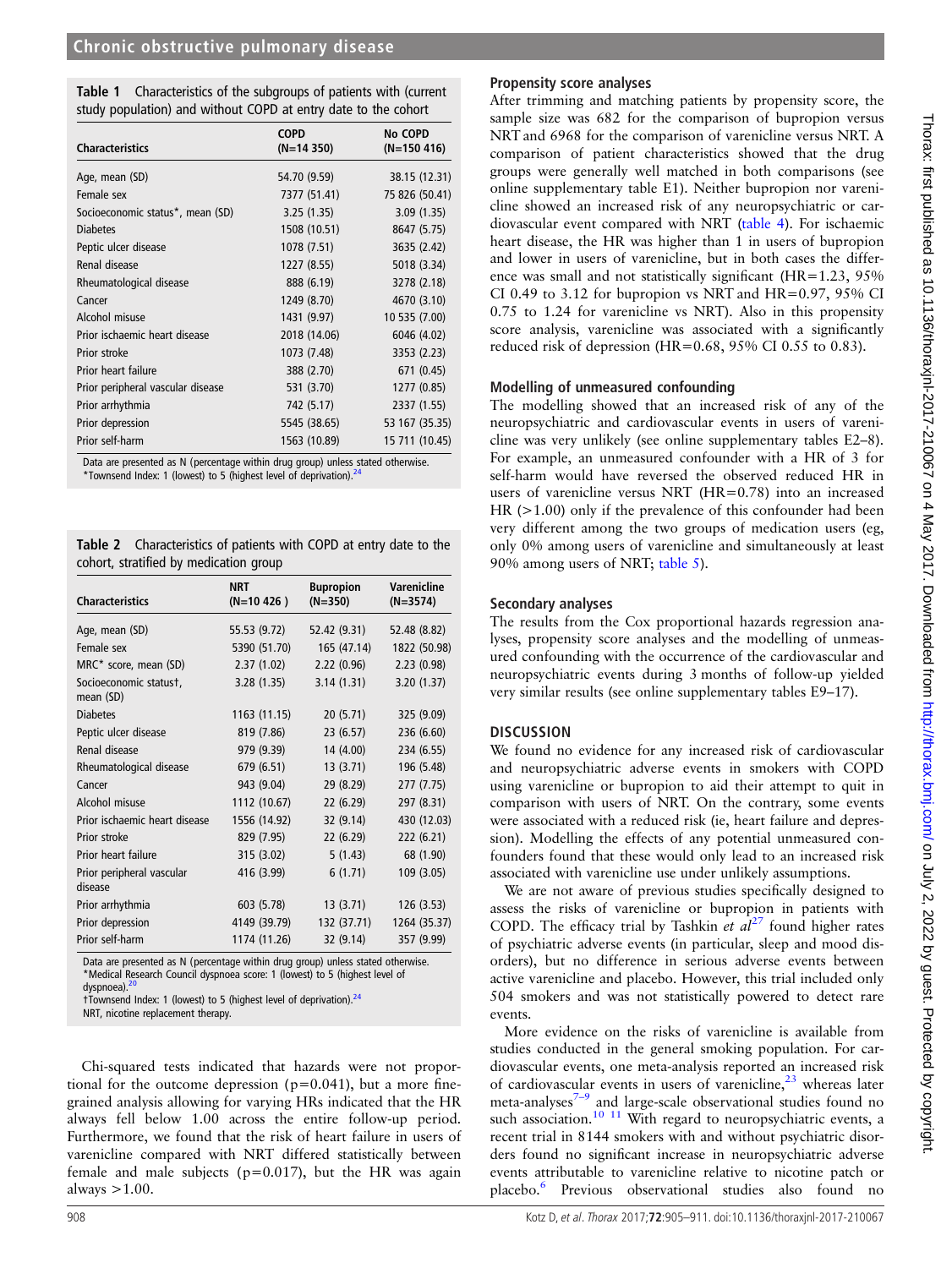<span id="page-4-0"></span>Table 3 Incidence rates of events and HRs (95% CI) of medication groups for all events during 6 months' follow-up

|                             |               |                         | Incidence of event      | HR (95% CI)         |                     |
|-----------------------------|---------------|-------------------------|-------------------------|---------------------|---------------------|
| Event                       | Patient-years | <b>Number of events</b> | per 1 000 patient-years | Crude               | Adjusted*           |
| Ischaemic heart disease     |               |                         |                         |                     |                     |
| <b>NRT</b>                  | 5061          | 417                     | 82.4                    |                     | 1                   |
| Bupropion                   | 172           | 11                      | 64.0                    | 0.78 (0.43 to 1.42) | 1.18 (0.64 to 2.15) |
| Varenicline                 | 1756          | 128                     | 72.9                    | 0.89 (0.73 to 1.08) | 1.02 (0.83 to 1.24) |
| <b>Stroke</b>               |               |                         |                         |                     |                     |
| <b>NRT</b>                  | 5140          | 155                     | 30.2                    | 1                   | $\mathbf{1}$        |
| Bupropion                   | 175           | 3                       | 17.1                    | 0.57 (0.18 to 1.79) | 0.62 (0.20 to 1.96) |
| Varenicline                 | 1780          | 34                      | 19.1                    | 0.63 (0.44 to 0.92) | 0.76 (0.52 to 1.11) |
| Heart failure               |               |                         |                         |                     |                     |
| <b>NRT</b>                  | 5148          | 118                     | 22.9                    | 1                   | 1                   |
| Bupropion                   | 175           | 1                       | 5.7                     | 0.25 (0.03 to 1.79) | 0.40 (0.06 to 2.89) |
| Varenicline                 | 1783          | 18                      | 10.1                    | 0.44 (0.27 to 0.72) | 0.56 (0.34 to 0.92) |
| Peripheral vascular disease |               |                         |                         |                     |                     |
| <b>NRT</b>                  | 5156          | 93                      | 18.0                    | 1                   | $\mathbf{1}$        |
| Bupropion                   | 175           | 1                       | 5.7                     | 0.32 (0.04 to 2.28) | 0.49 (0.07 to 3.56) |
| Varenicline                 | 1784          | 17                      | 9.5                     | 0.53 (0.32 to 0.89) | 0.62 (0.37 to 1.05) |
| Arrhythmia                  |               |                         |                         |                     |                     |
| <b>NRT</b>                  | 5134          | 174                     | 33.9                    |                     | 1                   |
| Bupropion                   | 174           | 4                       | 23.0                    | 0.68 (0.25 to 1.83) | 0.92 (0.34 to 2.50) |
| Varenicline                 | 1777          | 38                      | 21.4                    | 0.63 (0.44 to 0.90) | 0.84 (0.59 to 1.20) |
| Depression                  |               |                         |                         |                     |                     |
| <b>NRT</b>                  | 4989          | 686                     | 137.5                   | $\mathbf{1}$        | $\mathbf{1}$        |
| Bupropion                   | 171           | 17                      | 99.4                    | 0.72 (0.45 to 1.17) | 0.73 (0.45 to 1.18) |
| Varenicline                 | 1745          | 167                     | 95.7                    | 0.70 (0.59 to 0.83) | 0.73 (0.61 to 0.86) |
| Self-harm                   |               |                         |                         |                     |                     |
| <b>NRT</b>                  | 5174          | 36                      | 7.0                     | 1                   | 1                   |
| Bupropion                   | 175           | 1                       | 5.7                     | 0.82 (0.12 to 6.00) | 0.90 (0.12 to 6.58) |
| Varenicline                 | 1786          | 9                       | 5.0                     | 0.72 (0.35 to 1.51) | 0.78 (0.37 to 1.63) |

\*Adjusted for age, sex, socioeconomic status, Medical Research Council dyspnoea score, Strategic Health Authority of the general practice, comorbidities (ie, prior recordings of COPD, diabetes, peptic ulcer disease, renal disease, rheumatological disease or cancer), alcohol misuse and any recordings of the neuropsychiatric and cardiovascular events of interest that occurred before the patient's entry to the cohort.

NRT, nicotine replacement therapy.

| <b>Table 4</b> HRs (95% CI) of events during 6 months' follow-up in |  |
|---------------------------------------------------------------------|--|
| the propensity score matched samples                                |  |

|                             | HR (95% CI)                          |                                         |
|-----------------------------|--------------------------------------|-----------------------------------------|
| <b>Fvent</b>                | <b>Bupropion vs NRT</b><br>$(N=682)$ | <b>Varenicline vs NRT</b><br>$(N=6968)$ |
| Ischaemic heart disease     | 1.23 (0.49 to 3.12)                  | 0.97 (0.75 to 1.24)                     |
| Stroke                      | 0.49 (0.12 to 1.95)                  | 1.06 (0.65 to 1.75)                     |
| Heart failure               | 0.99 (0.06 to 15.89)                 | 0.77 (0.41 to 1.45)                     |
| Peripheral vascular disease | 0.99 (0.06 to 15.80)                 | 0.57 (0.31 to 1.05)                     |
| Arrhythmia                  | 3.96 (0.44 to 35.41)                 | 1.12 (0.70 to 1.81)                     |
| Depression                  | 0.75 (0.40 to 1.41)                  | $0.68$ (0.55 to 0.83)                   |
| Self-harm                   | 0.49 (0.04 to 5.43)                  | 0.60 (0.26 to 1.37)                     |

NRT, nicotine replacement therapy.

association between varenicline use and neuropsychiatric risks.[11 21 22 28 29](#page-6-0)

Our study has several strengths and limitations. A study using observational data to compare the risks of different groups of medication users is prone to confounding by indication. Our data indeed show differences in patient characteristics between users of varenicline, bupropion and NRT. At baseline, the

reference group of NRT users had higher prevalence rates of risk factors for the adverse events under study (eg, NRT users were older, had more severe COPD and higher prevalence of comorbidities). We accounted for such differences by adjusting our regression models with measured confounders and by reanalysing the data in a propensity score analysis with trimming and matching. Uniquely, we also modelled what would need to be the distribution and influence of unmeasured confounders to overturn the key conclusions. We applied this approach originally described by Lin et  $al<sub>1</sub><sup>26</sup>$  $al<sub>1</sub><sup>26</sup>$  $al<sub>1</sub><sup>26</sup>$  also in our previous analyses on the risks of varenicline in the general smoking population and described the implications in more detail.<sup>[11](#page-6-0)</sup> In summary, we conclude that our findings are unlikely to be confounded to an extent that would have obscured an increased risk of varenicline.

Another point to discuss is the use of routinely collected data in this study. Our definition of COPD relied on diagnostic codes entered by general practitioners into the patients' electronic health records. We combined codes for COPD diagnosis with codes for the measurement of spirometry and dyspnoea and excluded patients under the age of 35 to increase the validity of our definition. However, we did not have individual patient data on lung function at the time of inclusion into our cohort. Hence, misclassification might have occurred and a more finegrained analysis according to different stages of COPD severity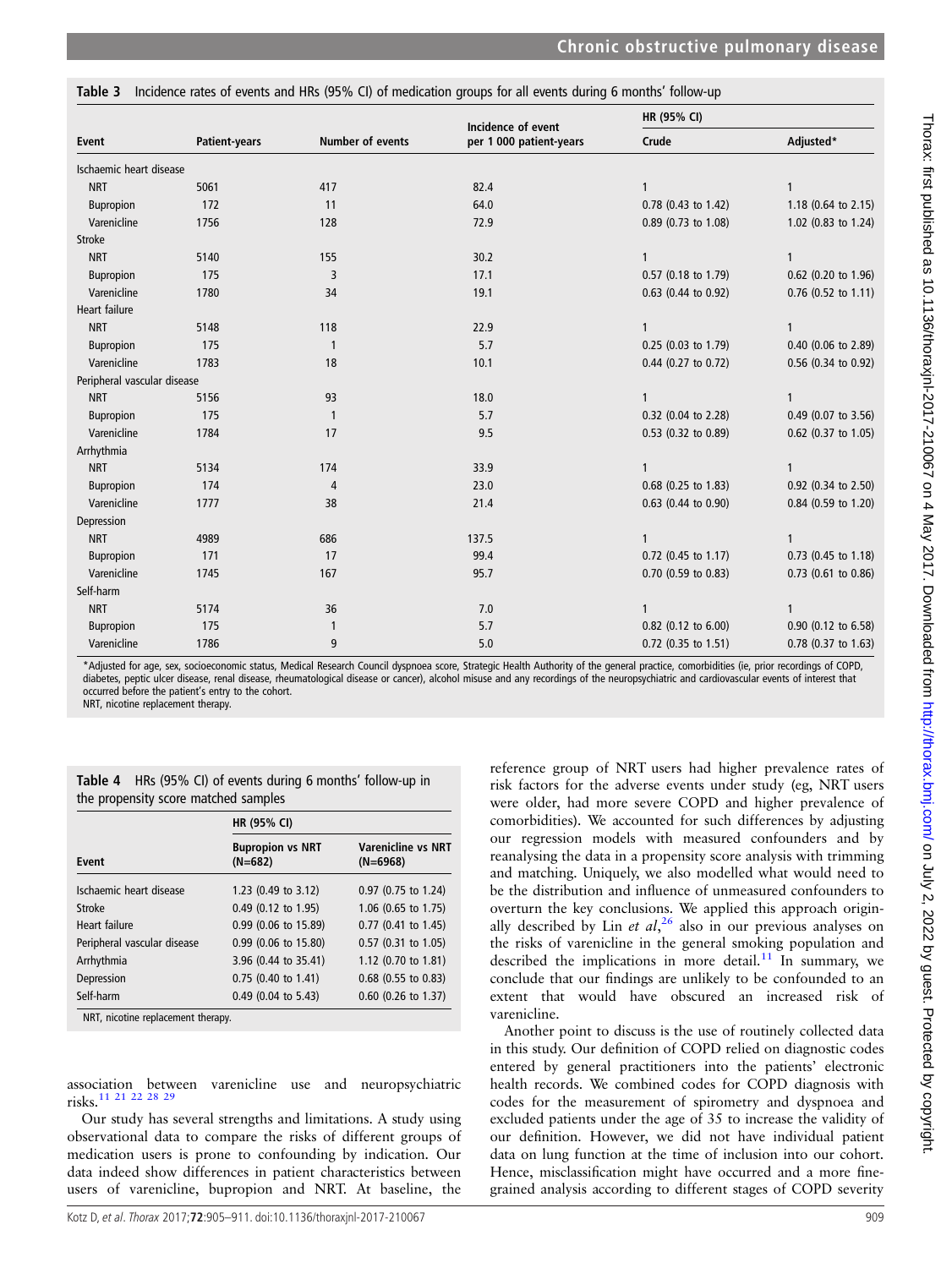<span id="page-5-0"></span>

|                   |                              |                                                          | Table 5 HR (95% CI) for self-harm during 6 months' follow-up in users of varenicline versus NRT, adjusted for an unmeasured binary confounder with a HR of 3                                                                                                                                                          |                                                                                         |                              |                                                                                                                             |                               |                                                                                                                   |                              |                                                                                                                                                                            |                               |
|-------------------|------------------------------|----------------------------------------------------------|-----------------------------------------------------------------------------------------------------------------------------------------------------------------------------------------------------------------------------------------------------------------------------------------------------------------------|-----------------------------------------------------------------------------------------|------------------------------|-----------------------------------------------------------------------------------------------------------------------------|-------------------------------|-------------------------------------------------------------------------------------------------------------------|------------------------------|----------------------------------------------------------------------------------------------------------------------------------------------------------------------------|-------------------------------|
| Σ                 | $\frac{1}{2}$                | ్ర                                                       | $\sim$                                                                                                                                                                                                                                                                                                                | C,                                                                                      | $\overline{0.4}$             | $\frac{5}{2}$                                                                                                               | 9.6                           | $\overline{0}$                                                                                                    | $\frac{8}{2}$                | ္ပီ                                                                                                                                                                        | $\ddot{ }$                    |
|                   |                              |                                                          | $0.78$ ( $0.37$ to $1.63$ ) $0.94$ ( $0.44$ to $1.96$ ) $1.09$ ( $0.52$ to $2.28$ ) $1.25$ ( $0.59$                                                                                                                                                                                                                   |                                                                                         |                              |                                                                                                                             |                               |                                                                                                                   |                              | to 2.61) 1.4 (0.67 to 2.93) 1.56 (0.74 to 3.26) 1.72 (0.81 to 3.59) 1.87 (0.89 to 3.91) 2.03 (0.96 to 4.24) 2.18 (1.04 to 4.56) 2.34 (1.11 to 4.89)                        |                               |
|                   |                              |                                                          |                                                                                                                                                                                                                                                                                                                       |                                                                                         | to 2.17) 1.17 (0.56 to 2.45) |                                                                                                                             |                               | 1.3 (0.62 to 2.72) 1.43 (0.68 to 2.99) 1.56 (0.74 to 3.26) 1.69 (0.8 to 3.53)                                     |                              | $1.82(0.86 \text{ to } 3.8)$                                                                                                                                               | 1.95(0.93 to 4.08)            |
|                   |                              |                                                          | 0.65 (0.31 to 1.36) [0.78 (0.37 to 1.63) [0.91 (0.43 to 1.9) 1.04 (0.49<br>0.56 (0.26 to 1.16) 0.67 (0.32 to 1.4) [0.78 (0.37 to 1.63) [0.89 (0.42]                                                                                                                                                                   | to 1.86                                                                                 | $1(0.48 \text{ to } 2.1)$    | 1.11 ( $0.53$ to $2.33$ )                                                                                                   | 1.23 (0.58 to 2.56)           | $1.34(0.63 \text{ to } 2.79)$                                                                                     | 1.45(0.69 to 3.03)           | 1.56 (0.74 to 3.26)                                                                                                                                                        | 1.67(0.79 to 3.49)            |
|                   | $0.49$ $(0.23$ to $1.02)$    |                                                          | $0.59(0.28 \text{ to } 1.22)$ $0.68(0.32 \text{ to } 1.43)$ $0.78(0.37 \text{ to } 1.63)$ $0.88(0.42 \text{ to } 1.83)$                                                                                                                                                                                               |                                                                                         |                              | $0.98$ $(0.46$ to $2.04)$                                                                                                   | $1.07(0.51 \text{ to } 2.24)$ | 1.17 (0.56 to 2.45)                                                                                               | $1.27(0.6 \text{ to } 2.65)$ | 1.37 (0.65 to 2.85)                                                                                                                                                        | 1.46 (0.69 to 3.06)           |
|                   | $0.43$ $(0.21$ to $0.91)$    | 0.52(0.25 to 1.09)                                       |                                                                                                                                                                                                                                                                                                                       | $0.61$ (0.29 to 1.27) $0.69$ (0.33 to 1.45) $0.78$ (0.37 to 1.63) $1.87$ (0.41 to 1.81) |                              |                                                                                                                             | $0.95(0.45$ to $1.99)$        | 1.04 $(0.49$ to 2.17)                                                                                             | $1.13$ (0.53 to 2.35)        | 1.21 (0.58 to 2.54)                                                                                                                                                        | 1.3 $(0.62 \text{ to } 2.72)$ |
|                   | 0.39(0.19 to 0.82)           | 0.47 (0.22 to 0.98)                                      | 0.55(0.26 to 1.14)                                                                                                                                                                                                                                                                                                    | $0.62(0.3 \text{ to } 1.3)$                                                             |                              | $(0.7, (0.33 \text{ to } 1.47)$ $(0.78, (0.37 \text{ to } 1.63)$ $(0.41 \text{ to } 1.79)$ $(0.94, (0.44 \text{ to } 1.96)$ |                               |                                                                                                                   | 1.01 $(0.48$ to 2.12)        | 1.09 (0.52 to 2.28)                                                                                                                                                        | 1.17 (0.56 to $2.45$ )        |
|                   |                              | $0.35(0.17 to 0.74)$ 0.43 (0.2 to 0.89)                  |                                                                                                                                                                                                                                                                                                                       | $0.5(0.24 \text{ to } 1.04)$ $0.57(0.27 \text{ to } 1.19)$                              | 0.64(0.3 to 1.33)            | $0.71$ ( $0.34$ to $1.48$ ) $(0.78)$ ( $0.37$ to $1.63$ ) $0.85$ ( $0.4$ to $1.78$ )                                        |                               |                                                                                                                   | $0.92$ $(0.44$ to 1.93)      | $0.99$ $(0.47$ to $2.07)$                                                                                                                                                  | 1.06 (0.5 to $2.22$ )         |
|                   |                              | $0.33$ (0.15 to 0.68) 0.39 (0.19 to 0.82)                |                                                                                                                                                                                                                                                                                                                       | $0.46$ (0.22 to 0.95) 0.52 (0.25 to 1.09)                                               | $0.59$ (0.28 to 1.22)        |                                                                                                                             |                               | $0.65$ (0.31 to 1.36) $0.72$ (0.34 to 1.49) $(0.78$ (0.37 to 1.63) $(0.85$ (0.4 to 1.77)                          |                              | $0.91(0.43 \text{ to } 1.9)$                                                                                                                                               | $0.98$ (0.46 to 2.04)         |
| $\overline{0.8}$  | $0.3(0.14 \text{ to } 0.63)$ | $0.36(0.17 \text{ to } 0.75)$                            | $0.42$ (0.2 to 0.88)                                                                                                                                                                                                                                                                                                  | $0.48$ $(0.23$ to 1)                                                                    | $0.54$ (0.26 to 1.13)        |                                                                                                                             |                               | $0.6$ (0.28 to 1.25) $0.66$ (0.31 to 1.38) $0.72$ (0.34 to 1.5) $\vdots$ 0.78 (0.37 to 1.63) $0.84$ (0.4 to 1.76) |                              |                                                                                                                                                                            | $0.9(0.43 \text{ to } 1.88)$  |
| $\overline{0}$ .0 | $0.28$ $(0.13$ to $0.58)$    | $0.33(0.16 \text{ to } 0.7)$                             | $0.39(0.19 \text{ to } 0.82)$                                                                                                                                                                                                                                                                                         | to 0.93<br>0.45(0.21)                                                                   | $0.5(0.24 \text{ to } 1.05)$ | $0.56$ (0.26 to 1.16)                                                                                                       | $0.61$ (0.29 to 1.28)         | $0.67$ $(0.32$ to $1.4)$                                                                                          |                              | $0.72$ (0.34 to 1.51) $0.78$ (0.37 to 1.63) $1.0.84$ (0.4 to 1.75)                                                                                                         |                               |
|                   |                              |                                                          | $0.26$ (0.12 to $0.54$ ) $0.31$ (0.15 to $0.65$ ) $0.36$ (0.17 to $0.76$ ) $0.42$ (0.2 to $0.87$ )                                                                                                                                                                                                                    |                                                                                         | $0.47$ (0.22 to 0.98)        | $0.52$ (0.25 to 1.09) $0.57$ (0.27 to 1.2)                                                                                  |                               | $0.62(0.3 \text{ to } 1.3)$                                                                                       |                              | $0.68$ (0.32 to 1.41) $0.73$ (0.35 to 1.52) $(0.78)$ (0.37 to 1.63)                                                                                                        |                               |
|                   |                              | on: Lin et al. Biometrics 1998;54:948-63 (equation 2.9). | This tables shows how the observed HR (diagonal line of cells with dotted border border) would change in the presence of an unmeasured confounder with a HR of three and different combinations of prevalence rates among the<br>of the unmeasured confounder among users of varenicline (P1) and NRT (P0). The cells |                                                                                         |                              |                                                                                                                             |                               |                                                                                                                   |                              | filled with grey mark the situations in which varenicline would be associated with a statistically significant increased hazard of the event. These calculations are based |                               |

was not possible. Furthermore, this routine dataset did not include variables of potential interest, such as medication adherence, previous and current levels of tobacco exposure and smoking cessation outcomes during follow-up. We were also not able to assess what the FDA has described as 'nuanced ' neuropsychiatric symptoms such as mood disorders that involve aggression.<sup>30</sup> Nevertheless, the neuropsychiatric events in our study are among the most important ones and are included in the boxed warning. Finally, the sample size for the statistical analyses with bupropion was rather low as only 350 patients with COPD had used this medication, which resulted in large CIs around the HRs for some adverse events. Therefore, for those adverse events, estimated values from the statistical models need to be cautiously interpreted.

A major strength of this work is that we conducted the first, large-scale study on this topic in this patient population, with a sample size that included 3574 patients with COPD using varenicline (and 14 350 patients with COPD in total). Second, we investigated the most important neuropsychiatric and cardiovascular adverse events at the same time and with the same methodology. Third, our study has high external validity due to the use of real-life patient data collected from a large number of different general practitioner practices across England (a country with a national healthcare system in which all members of the community, regardless of socioeconomic status, have free and ready access to smoking cessation treatment). Finally, we planned our study methodology and described it in great detail before the analysis and interpretation of data in a peer-reviewed protocol.[18](#page-6-0)

We conclude that, in smokers with COPD, varenicline and bupropion are unlikely to be associated with increased risk of serious adverse neuropsychiatric or cardiovascular events compared with NRT.

## Author affiliations <sup>1</sup>

NRT, nicotine replacement therapy.

NRT,

nicotine replacement therapy.

<sup>1</sup>Addiction Research and Clinical Epidemiology Unit, Medical Faculty of the Heinrich-Heine, Institute of General Practice, University Düsseldorf, Düsseldorf, Germany <sup>2</sup> <sup>2</sup> Department of Family Medicine, CAPHRI School for Public Health and Primary Care,

Maastricht University Medical Centre, Maastricht, The Netherlands <sup>3</sup>

<sup>3</sup> Allergy & Respiratory Research Group, Centre for Medical Informatics, Usher Institute of Population Health Sciences and Informatics, The University of Edinburgh, Edinburgh, UK <sup>4</sup>

<sup>4</sup> Cancer Research UK Health Behaviour Research Centre, University College London, London, UK

<sup>5</sup>MHeNS School for Mental Health and Neuroscience, Maastricht University, Maastricht, The Netherlands <sup>6</sup>

'Division of General Internal Medicine and Primary Care, Brigham and Women's Hospital/Harvard Medical School, Boston, Massachusetts, USA

Acknowledgements We acknowledge the contribution of EMIS practices who contribute to the QResearch, the University of Nottingham and EMIS for establishing, developing and supporting the database and supplying the data for this research project. We speci fically thank Professor Julia Hippisley-Cox for her advice and support in conducting this study.

Contributors DK had the original idea for this study, drafted its funding application and this article. He had full access to all the data in the study and takes responsibility for the integrity of the data and the accuracy of the data analysis. WV and DK wrote the statistical script and analysed the data. All authors contributed to the conception and design of the study, revised the article and gave final approval of the version to be published.

Funding QInnovation Award (provided by the software provider EMIS and the University of Nottingham) with additional support from the Ministry for Innovation, Science and Research of the German Federal State of North Rhine-Westphalia ("NRW-Rückkehrprogramm)", Cancer Research UK, the Medical Research Council and The Commonwealth Fund. The funder provided access to the QResearch database, which included collection and management of data. The funder was not involved with the design and conduct of the study; analysis and interpretation of the data; preparation, review or approval of the manuscript; and decision to submit the manuscript for publication.